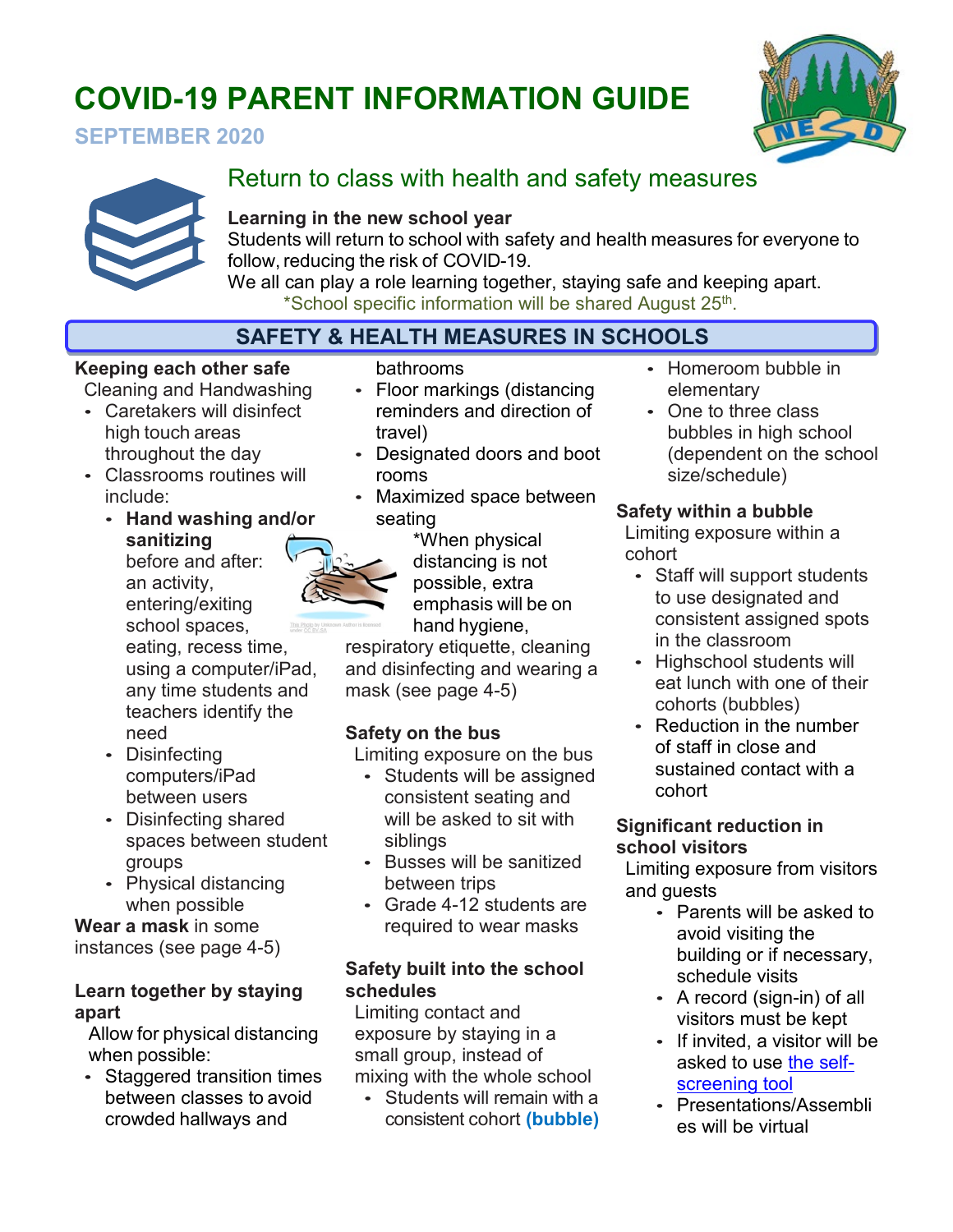#### **Screen for symptoms every morning**

- Use [the assessment tool](https://www.nesd.ca/covid19/NESD%20Updates/NESD%20covid19%20daily%20risk%20assessment.pdf) to check every morning to see if your child has any symptoms.
- If "yes" is answered to any of the questions, your child (and possibly siblings) must stay home and call 811 to be directed. A recommendation or negative test will allow your child(ren) to return to school.
	- o Please notify the school as soon as possible of a positive test for COVID-19

\*All communications are confidential. If a case is of COVID-19 is suspected or confirmed, the Division will take direction from public health

#### **If a student has symptoms related to a pre-existing condition**

The student should be tested at least once before returning. If negative for COVID-19 these symptoms can be considered a baseline and no future testing is necessary unless symptoms change.

• Please talk to your school about the pre-existing condition.

#### **Safety for students with underlying medical conditions or family risk factors**

Parents should consult their child's physician to consider the health risks and discuss what will best support the child. Contact your child's school to discuss available options and support.

#### **Stay home when sick or if in contact with someone who is sick**

Students, parents or family members must not enter school ifthey:

- Feel sick or have symptoms of COVID-19
- Had close contact with someone who is ill with a cough and/or fever
- Have anyone in the household who has been in close contact in the last 14 days with someone who is being investigated or confirmed to have COVID-19
- Have traveled outside of Canada in the last 14 days
- Had close contact with someone who has travelled outside of Canada in the last 14 days and who is ill.

#### **Avoid entering the school**

To reduce exposure, all parents, guardians and visitors are asked to avoid entering schools. If a visit is necessary, schedule a meeting. Refer to your school's plan to find out how the school and parents can work together. If a visit is required, you will be asked to complete the selfassessment prior to entering and wear a mask.

#### **Pick up students promptly if they show symptoms at school**

• You will be asked to pick up your child from school immediately if they show symptoms

and call 811 to be assessed for a test.

• The school must be able to contact you at all times during the school day. Please ensure the school has your most upto-date contact information, including a back-up contact. The student will be asked to wear a mask (if safe to do so) and will be supervised in an isolated room until you get there.

#### **Taking your child to school**

If your child normally takes the bus, consider taking them directly to school if you can. This will help with physical distancing on the bus.

#### **Keep a safe distance**

To minimize contact please be mindful of keeping 2 meters from others who may not be in your child's bubble.

#### **When unsure – please contact us**

We will navigate these very different times together as things evolve.

#### School Website and contact information <https://www.nesd.ca/Schools>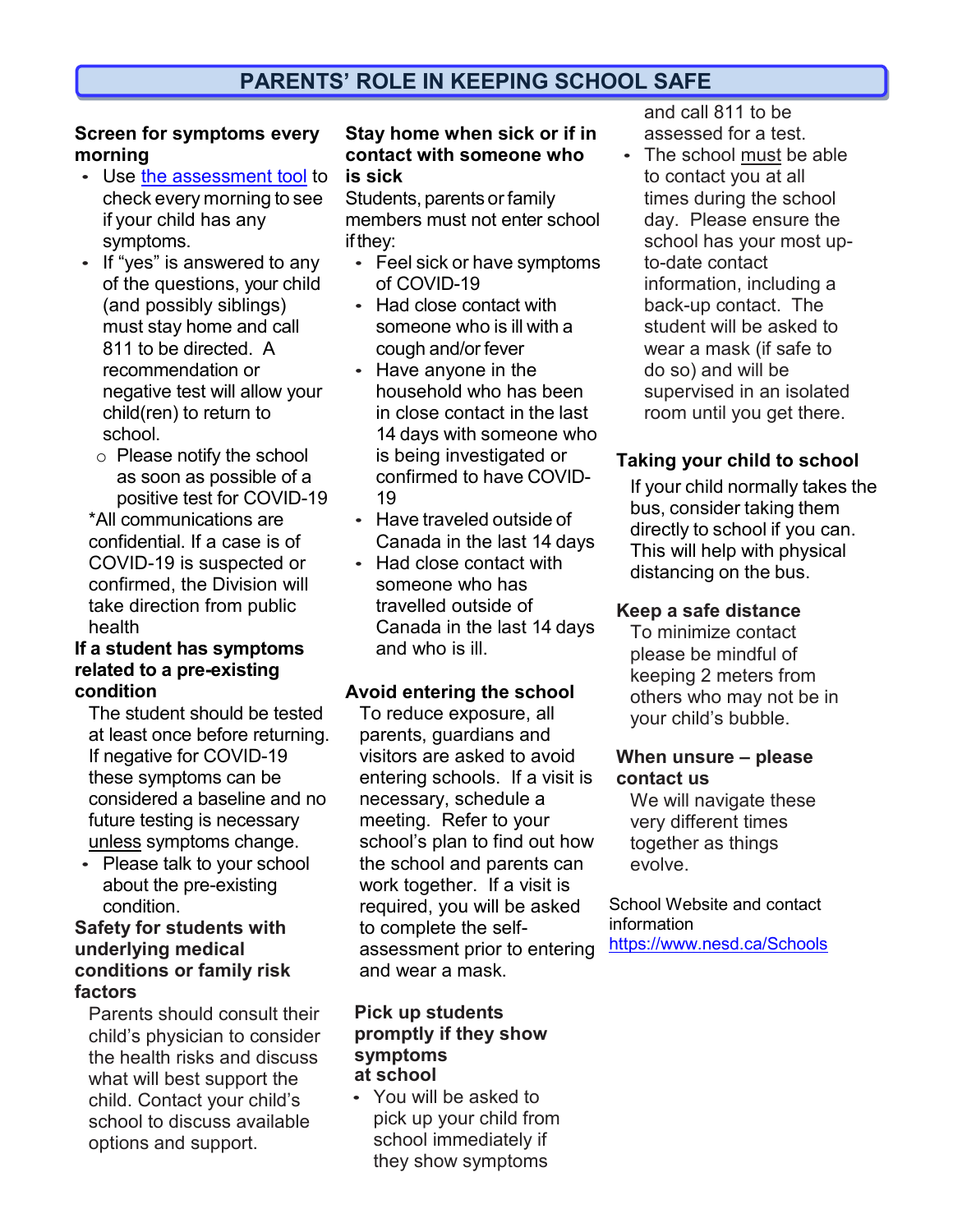## **HELPING STUDENTS TO KNOW WHAT TO EXPECT**

Your child may feel nervous about returning to school. There will be changes we can help prepare students for. Also, it will be important to focus on what will stay the same. Students will learn in class with their teacher and see friends.

Talk to your child about some of the new health measures to help them prepare for the first day of school:

- Before school review the Daily Screening Questionnaire every morning
- Plan to have 2+ masks to wear during the day - One for on the bus
- Sanitize hands before entering school and classrooms (sanitation stations will be at entrances)
- Keep a distance between others and follow marks in hallways
- Do not share food or personal items

**Cohort**

- Cover coughs and sneezes
- Tell staff if feeling sick at school
- Some recess/breaks may be at different times to reduce hallway traffic
- Stay in your bubble during class and lunch time to decrease contact with others.
- Students who take the bus will have to sit in the same seat every day

Be kind with each other, as we work together to keep each other safe.

A cohort—or bubble—is a group of students and staff who remain together. The size of the cohort will depend on the school size and schedule.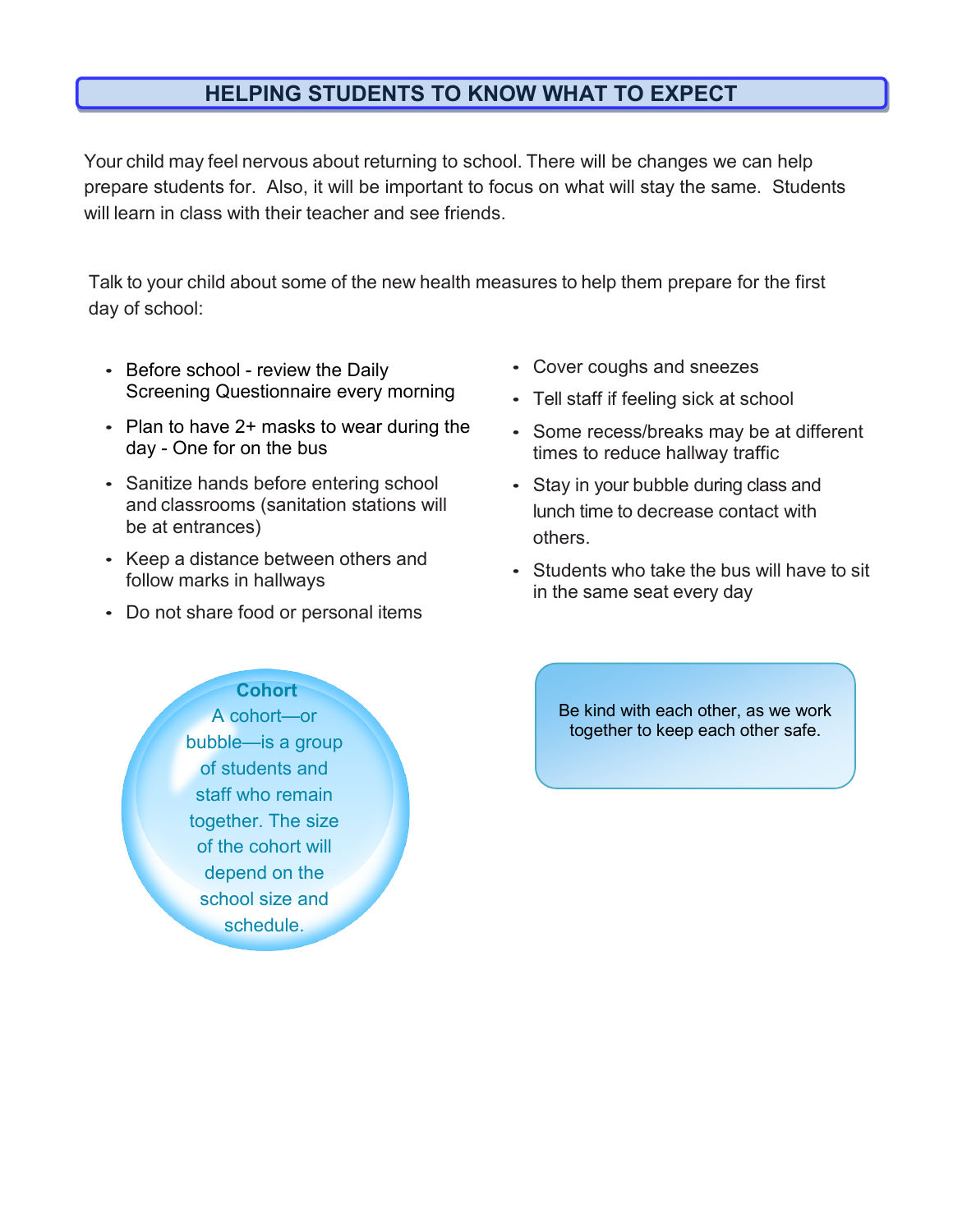# **MASKS IN SCHOOLS**

The North East School Division in consultation with public health, has decided to begin the school year at level 2 of the Safe Schools Plan which includes the use of masks.

- All grade 4-12 students are required to wear a mask on school buses unless not able to do so safely.
- Students in pre-k to Grade 3 will be encouraged, but not required, to wear masks while in school or on buses.
- It is strongly recommended that students in Grades 4-8 wear a mask in high traffic areas and all other areas where 2 meter distancing is not possible.
- Masks will be required for all students in Grades 9 to 12 in high traffic areas and wherever 2-meter physical distancing is not possible.





- All staff members are also required to wear masks on buses and when working within a school facility when physical distancing of 2 meter cannot be maintained.
- Parents and guardians are encouraged to purchase or construct reusable masks for their child(ren), but the school division will supply disposable non-medical masks as needed. Here are [guidelines for constructing a reusable mask.](https://www.canada.ca/en/public-health/services/diseases/2019-novel-coronavirus-infection/prevention-risks/sew-no-sew-instructions-non-medical-masks-face-coverings.html)